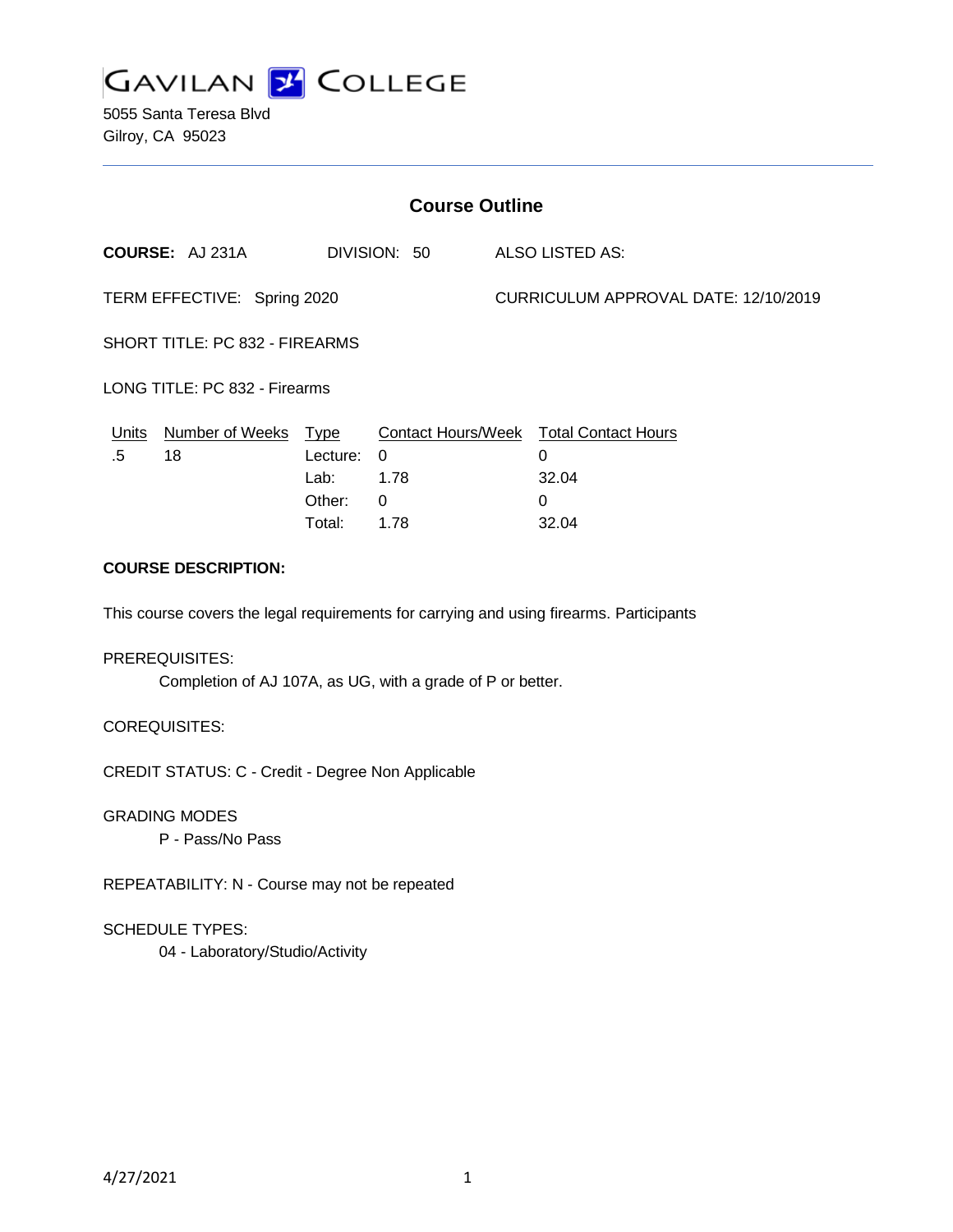## **STUDENT LEARNING OUTCOMES:**

By the end of this course, a student should:

- 1. Describe and demonstrate the proper care and cleaning of a firearm.
- 2. Describe all major parts and functions of semiautomatic and revolver handguns.
- 3. Illustrate the principles of effective marksmanship.
- 4. Given various situations requiring firearms use, choose the proper shooting position for each situation.
- 5. Demonstrate and practice skills learned regarding firearms safety and marksmanship.
- 6. Apply the POST minimum requirements for firearms training for peace officers in the State of California.

# **CONTENT, STUDENT PERFORMANCE OBJECTIVES, OUT-OF-CLASS ASSIGNMENTS**

Curriculum Approval Date: 12/10/2019

FIREARMS SAFETY (4 hours)

- A. State the four fundamental rules of firearms safety
- B. Explain basic safety guidelines to be followed at a firing range
- C. Describe the safety precautions for proper storage of firearms

FIREARMS COMPONENTS (3 hours)

A. Describe the basic information about a semiautomatic pistol and magazine

B. Describe the cycle of operation that takes place with each single pull of a semiautomatic pistol trigger

C. Describe the basic information about a revolver

AMMUNITION FUNDAMENTALS (1.985 hours)

- A. State the guidelines for the safe handling of ammunition
- B. Describe the primary components of firearm cartridges
- C. Explain the chain of events that takes place when a projectile is discharged from a cartridge

FIREARMS CARE (6 hours)

A. Inspect the components that may prevent problems and examine them during a routine safety inspection

- B. Practice employing the materials, equipment, and environment needed to properly clean firearms
- C. Apply routine procedures for cleaning firearms

FIREARMS USE (17 hours)

- A. Apply the proper steps for drawing and holstering
- B. Demonstrate the following elements to accurately shoot a firearm:
- C. Describe the types of malfunctions and demonstrate clearing methods for:
- D. Execute the proper firing of a firearm

### **METHODS OF INSTRUCTION:**

Lecture, discussion and demonstration will serve as the medium of instruction. Individual practice at firearms skills and safety will be provided with instruction.

# **METHODS OF EVALUATION:**

Skill demonstrations

Percent of total grade: 100.00 %

Completion of P.O.S.T. firearms skills assessment. This assessment employs P.O.S.T.- mandated forms, assessment criteria, and specifies the situations to be assessed. Skills assessed are: Firearms Safety, Mechanical Functions, Manipulations, Basic Shooting Principles, and Accuracy.

### **REPRESENTATIVE TEXTBOOKS:**

Most current version of PC 832 Student Workbook Volume Five: Firearms, written by California Peace Officers Standards In Training (P.O.S.T.) This workbook is provided by the instructor.